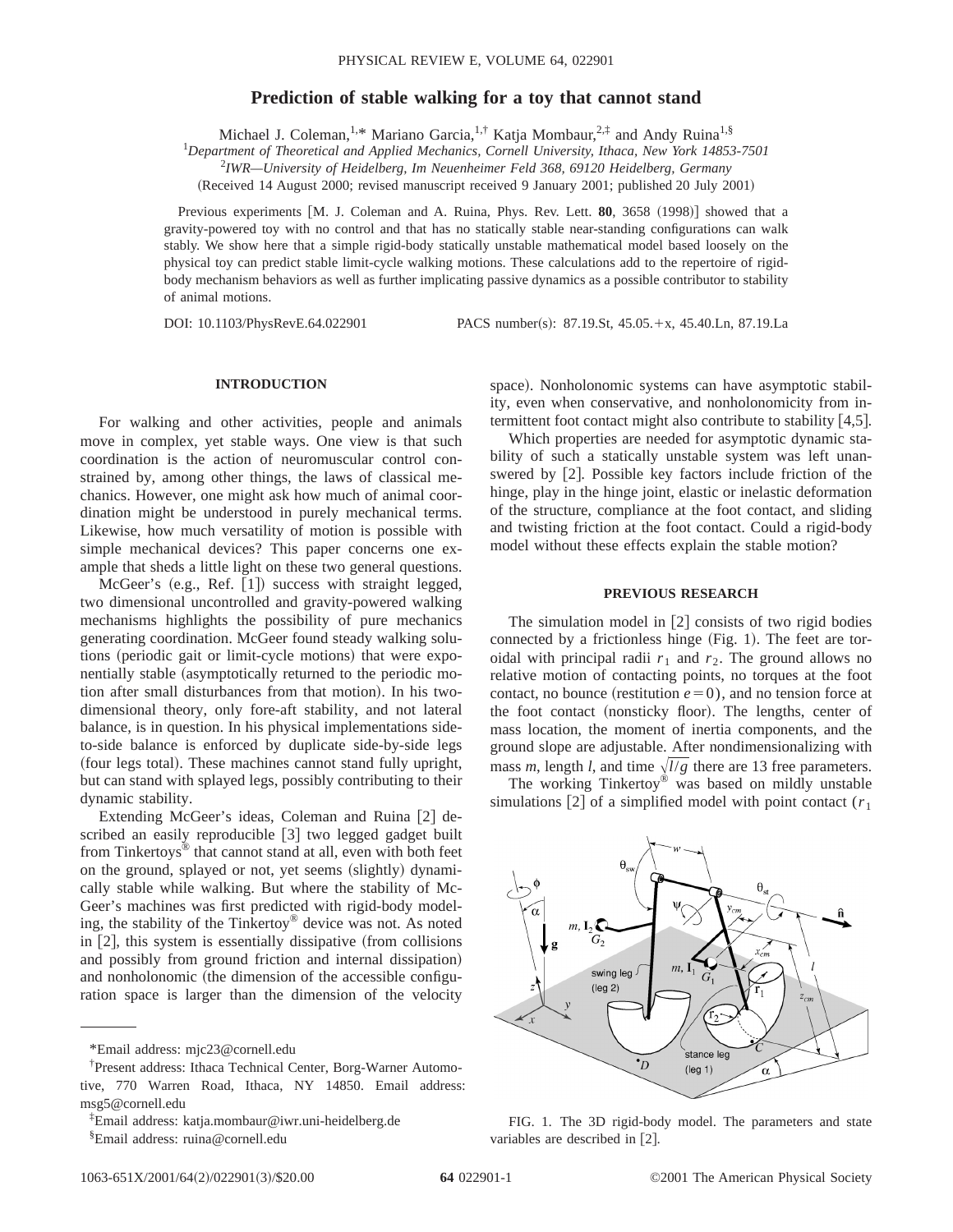$=r_2=0$ ) and narrow hips ( $w=0$ ).

Earlier, McGeer [6] studied the same model, allowing  $r_1$  $>0$  and  $w>0$  but assuming that the principal moments of inertia aligned with the hip hinge and leg. He found only unstable solutions where, also, the swing foot passed below ground. Kuo  $[7]$  studied a similar model, but disallowed steer  $(\phi)$  and also only found unstable passive gaits. Dankowicz *et al.* [8] found stable solutions for a related kneed computational model. That model has wide feet so, like the 2D models, it can stand stably with splayed legs. The semi-3D computational model of Wisse *et al.* [9] can also stand with splayed legs.

### **METHODS**

Our study was of the system in  $(Fig. 1)$   $[2]$  described above, but with hip spacing and disc feet ( $r_1 \neq 0$ ,  $w \neq 0$ ,  $r_2$ )  $=0$ ).

The overall approach is to characterize the solution of the rigid-body dynamics equations as a function (map) that takes the state of the system just after one step as input and gives the state just after the next step as output. A fixed point of this map defines a limit cycle. Stability is evaluated by the eigenvalues of the matrix describing the linearization of this map. If all eigenvalues are less than 1 in modulus the periodic motion is exponentially stable. The map, its fixed points and the linearization are all found from numerical solutions of the equations of classical rigid-body dynamics.

The numerical searches were aimed at generating stable motion and not at accurately modeling either the existent physical toy or humans. We used the toy's approximate parameters to seed the optimizations. Special purpose optimal control software (see Appendix) was used to reduce the most unstable eigenvalue while maintaining periodicity of the gait, positive foot clearance, and static instability. The resulting solution was checked and improved with an independent method and checked again with another independent simulation.

#### **RESULTS**

The model of Fig. 1 has asymptotically stable limit-cycle motions  $(Fig. 2)$ , with the foot of the swing leg clearing the ground, with  $I_{XX}$ =0.1982,  $I_{YY}$ =0.0186,  $I_{ZZ}$ =0.1802,  $I_{XY}$  $=0.0071$ ,  $I_{XZ}=-0.0023$ ,  $I_{YZ}=0.0573$ ,  $\alpha=0.0702$ ,  $X_{cm}$  $= 0$ ,  $Y_{cm} = 0.6969$ , and  $Z_{cm} = 0.3137$ ,  $W = 0.3624$ , and  $R_1$  $=0.1236$  and  $R_2=0$ . Capital letters indicate nondimensional variables. Tensor components  $I_{MN}$  and mass positions are in local left-leg coordinates with origin at the vertically standing contact. Note the static instability ( $Z_{cm}$ )  $>R_1$ ). The largest eigenvalue modulus of the single-step map Jacobian is 0.839 156 0, safely below 1.

#### **DISCUSSION**

We are claiming a qualitative theoretical mechanics result. That is, a system described with the classic equations of rigid-body mechanics has an exponentially stable limit-cycle solution in the neighborhood of a statically unstable configu-



FIG. 2. A gait cycle (two steps). In the first half, the stance leg is the left leg. (a) The swing leg angle is here measured from the slope normal  $\left[\theta_{sw}^*(\tau) + \theta_{st}^*(\tau) - \pi\right]$ ; (b) positive swing-foot clearance between collisions; (c) the motion has more steer (yaw) than lean (bank).

ration, but with no fast spinning parts. Although we have not attempted a mathematical proof, we have attempted to do our numerics with enough checks and tests to state the result with confidence (see Appendix below).

This solution can be interpreted as bipedal walking, although not especially anthropomorphic. The base solution is exactly repetitive, step after step. That the largest eigenvalue is less than 1 in magnitude, means that, if the mechanism were slightly disrupted from this periodic motion it would asymptotically approach this motion again, over a number of steps.

Simple numerical probes show, as exponential stability demands, a small but noninfinitesimal basin of attraction. We have not investigated the shape or size of this domain in detail; we do not know exactly what set of motions eventually settle into the periodic motion and thus cannot precisely describe what disturbances knock the walker down. However, the success of the physical model  $\lceil 2 \rceil$  suggests that the stability is robust enough to be physically relevant.

We do not claim to have an accurate model of the toy in [2]. Rather we have a simple model that explains the toy's qualitative behavior. Accurate quantitative prediction of the toy's motions may well depend on physical effects that are not in our simple model (various frictions and deformations). Yet unknown is whether the parameters presented here could be used as a basis for a better working physical device. More generally, we also do not know if more humanlike stable passive-dynamic designs can be made that are also statically unstable.

### **CONCLUSIONS**

The dynamic stability of a statically unstable walking mechanism can be predicted with a model consisting of two rigid bodies connected by an ideal hinge and making intermittent ideal no-slip, no-bounce point contact with the